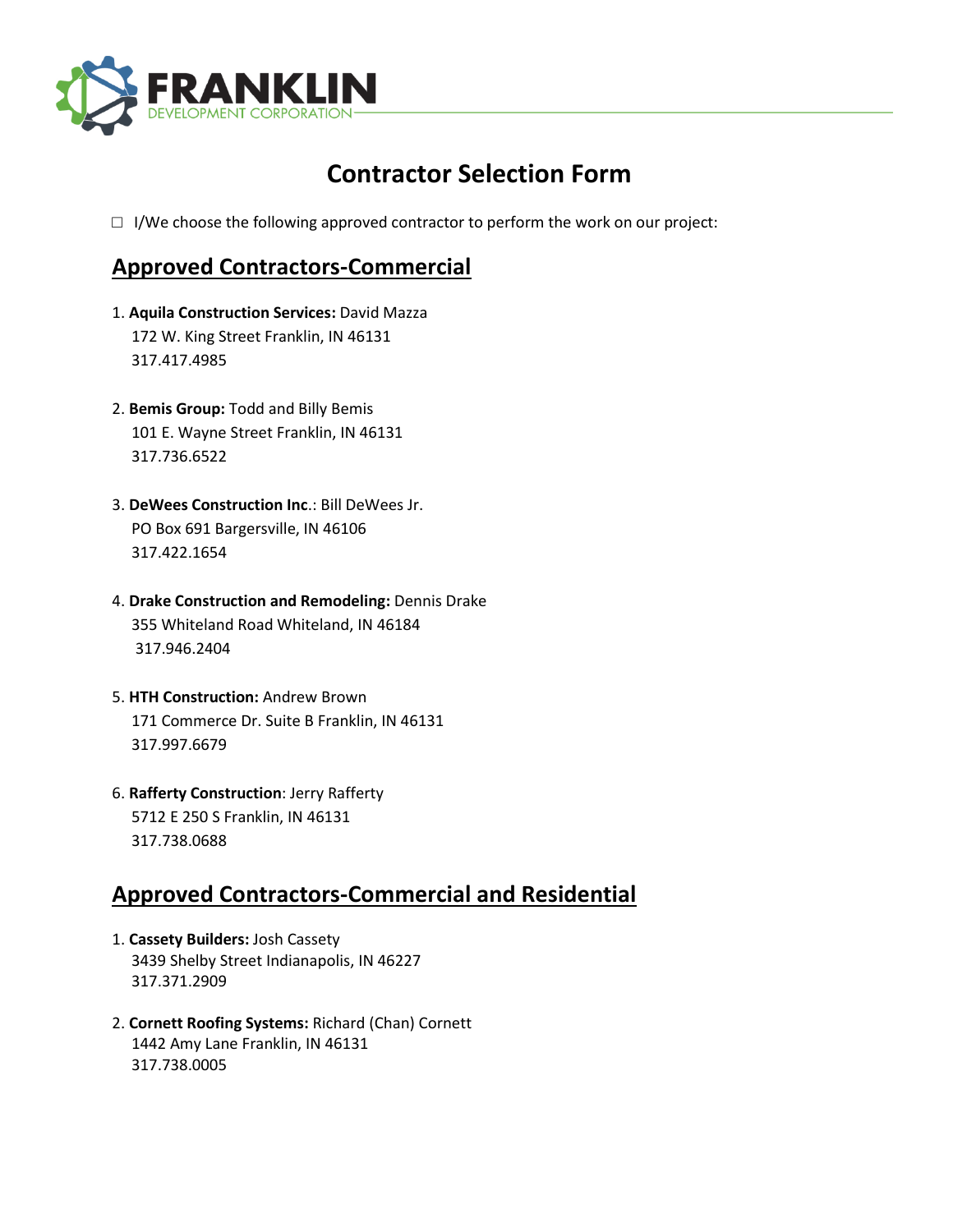

- 3. **Handyman Rescue:** Chris Phillips 7938 East Fox Hill Drive Camby, IN 46113 317.439.4191
- 4. **HCE:** Shannon Hicks 7143 W 50 S., Morgantown, IN 46160 317.512.8950
- 5. **Innovative Construction Services:** Andrew Underwood 1159 North Bluff Road Greenwood, IN 46143 317.859.8865
- 6. **Kemna Restoration and Construction:** Jerry Kemna PO Box 1043 Indianapolis, IN 46206 317.927.9253
- 7. **Piercefield Contracting Services:** Ryan Piercefield 808 East Main Cross Edinburgh, IN 46124 812.374.6148

## **Approved Contractors- Residential**

- 1. **Brushstrokes Painting Company:** Steve Henn 175 E. South Street Franklin, IN 46131 317.474.0319
- 2. **C.W. Sneed Company LLC:** Wayne Sneed 4183 West 650 South Trafalgar, IN 46181 317.878.9891
- 3. **Conner Contracting, LLC:** Jon Conner 50 Robinson Street Franklin, IN 46131 317.738.3040
- 4. **Cutting Edge Hardscapes:** Kevin Schluchter 8444 Castlewood Drive Indianapolis, IN 46250 317.577.1019
- 5. **D.W. Planker:** Daniel W. Planker 1548 West Smith Valley Road Greenwood, IN 46142 317.709.0696
- **6 Dowty Construction:** T. Patrick Dowty 6736 Horseshoe Road Morgantown, IN 46160 317.736.7590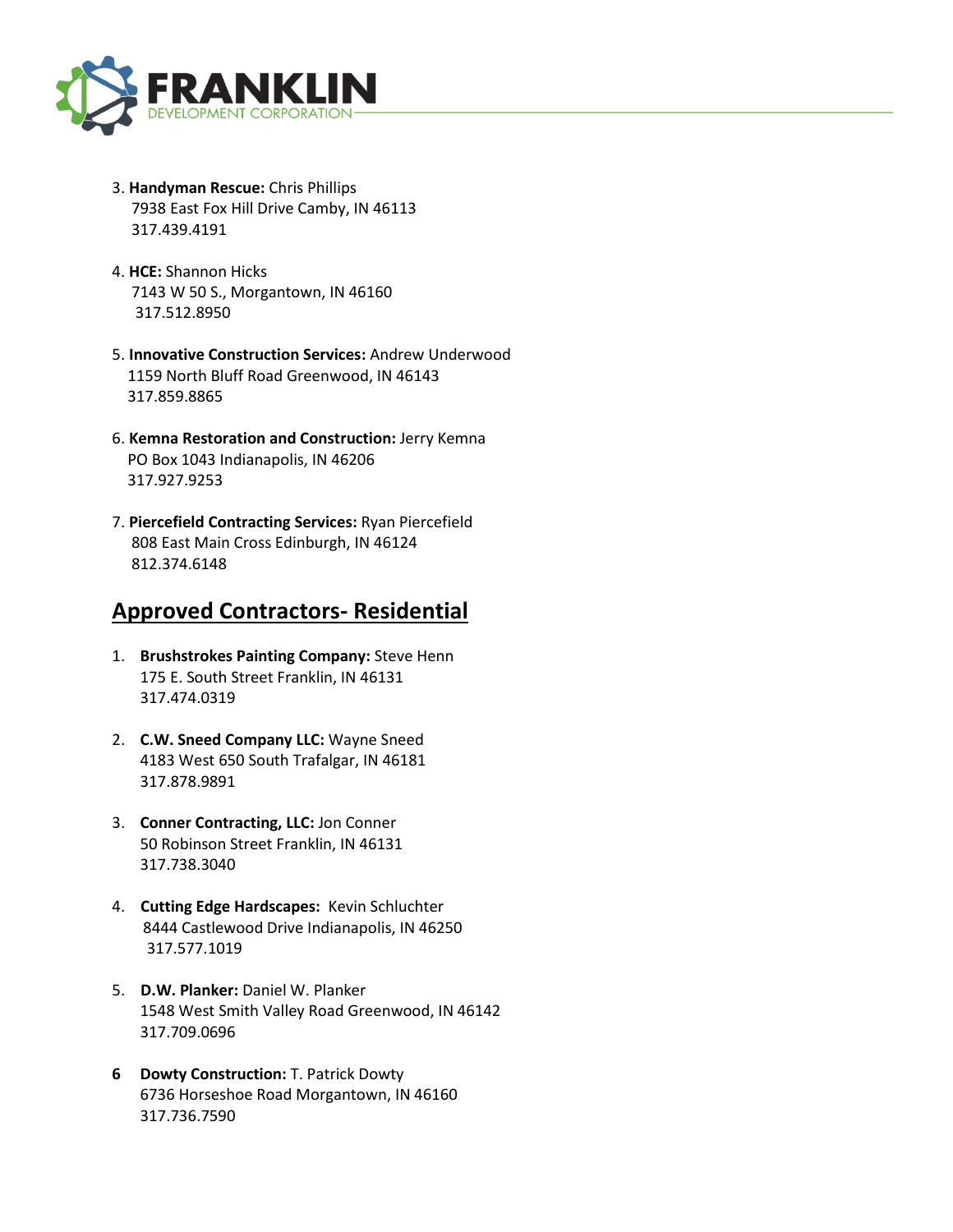

- **7 DuKate Fine Remodeling:** Mike DuKate 2111 Holiday Lane Franklin, IN 46131 317.736.9961
- **8 Duke Homes:** Mike Duke 4300 North 725 West Bargersville, IN 46106 317.422.9000
- **9 E3 Roofing and Remodeling:** Trent Smith 407 West Smith Valley Road #995 Greenwood, IN 46142 317.899.9132
- **10 Mathena General Contracting:** Bill Mathena 671 Kentucky Street Franklin, IN 46131 812.403.3283
- 11. **Meridian Hills Construction:** Jeremy Hull 1235 Najavo Trail W. Drive. Indianapolis, IN 46260 317.358.6340
- **12 Plantinum Construction Services:** Ray Mancini 4023 Heiney Road, Suite B Indianapolis, IN 46241 317.830.8191
- **13 RJD Renewal:** Robert J. Duncan 11 North Main Street Maxwell, IN 46154 317.370.0871
- **14 Stout Renovations LLC:** Marissa Stout 1960 Red Oak Drive Franklin, IN 46131 317.258.1421
- **15 Waugh Company:** Mike Waugh 711 Commerce Drive Franklin, IN 46131 317.736.6422
- **16 White's Home Improvement:** Robert White 809 Overstreet Street Franklin, IN 46131 317.736.0123